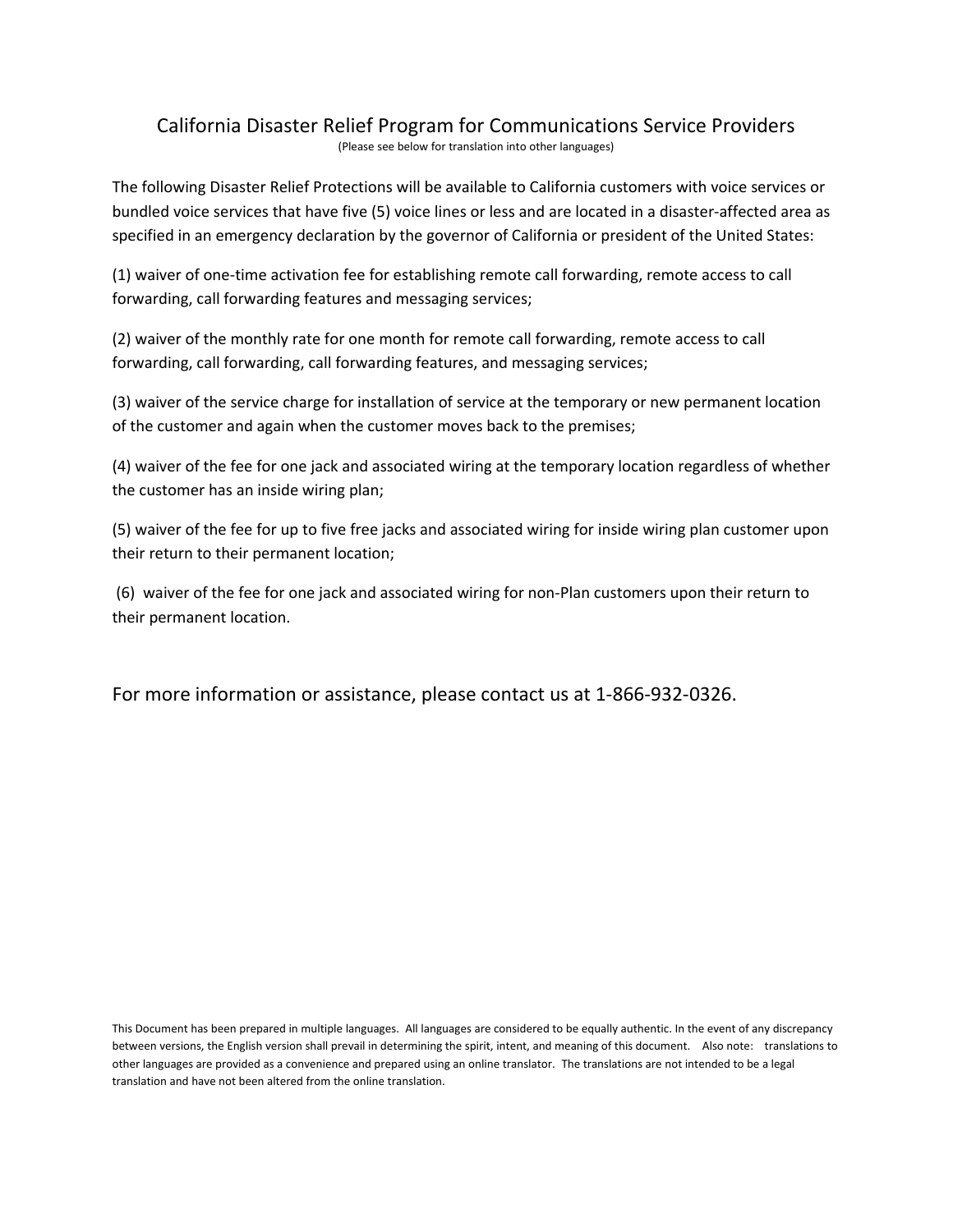### Spanish

## **Programa de alivio de desastres de California Para proveedores de servicios de comunicaciones**

Las siguientes Protecciones de Alivio de Desastres estarán disponibles para los clientes de negocios de California con servicios de voz o servicios de voz agrupados que tienen cinco (5) líneas de voz o menos y se encuentran en una zona afectada por desastres como se especifica en una declaración de emergencia el gobernador de California o presidente de los Estados Unidos:

(1) exención de la tarifa de activación única para establecer el reenvío remoto de llamadas, acceso remoto al desvío de llamadas, funciones de desvío de llamadas y servicios de mensajería;

(2) exención de la tarifa mensual por un mes para el desvío remoto de llamadas, acceso remoto al desvío de llamadas, reenvío de llamadas, funciones de desvío de llamadas y servicios de mensajería;

(3) exención del cargo de servicio por la instalación del servicio en la ubicación permanente temporal o nueva del cliente y de nuevo cuando el cliente se traslade de nuevo a las instalaciones;

(4) la exención de la tarifa por un enchufe y el cableado asociado en la ubicación temporal, independientemente de si el cliente tiene un plan de cableado interno;

(5) exención de la tarifa por hasta cinco tomas gratuitas y cableado asociado para el cliente del plan de cableado interno a su regreso a su ubicación permanente;

(6) exención de la tarifa para un enchufe y cableado asociado para los clientes que no son del plan a su regreso a su ubicación permanente.

For more information or assistance, please contact us at 1-866-932-0326.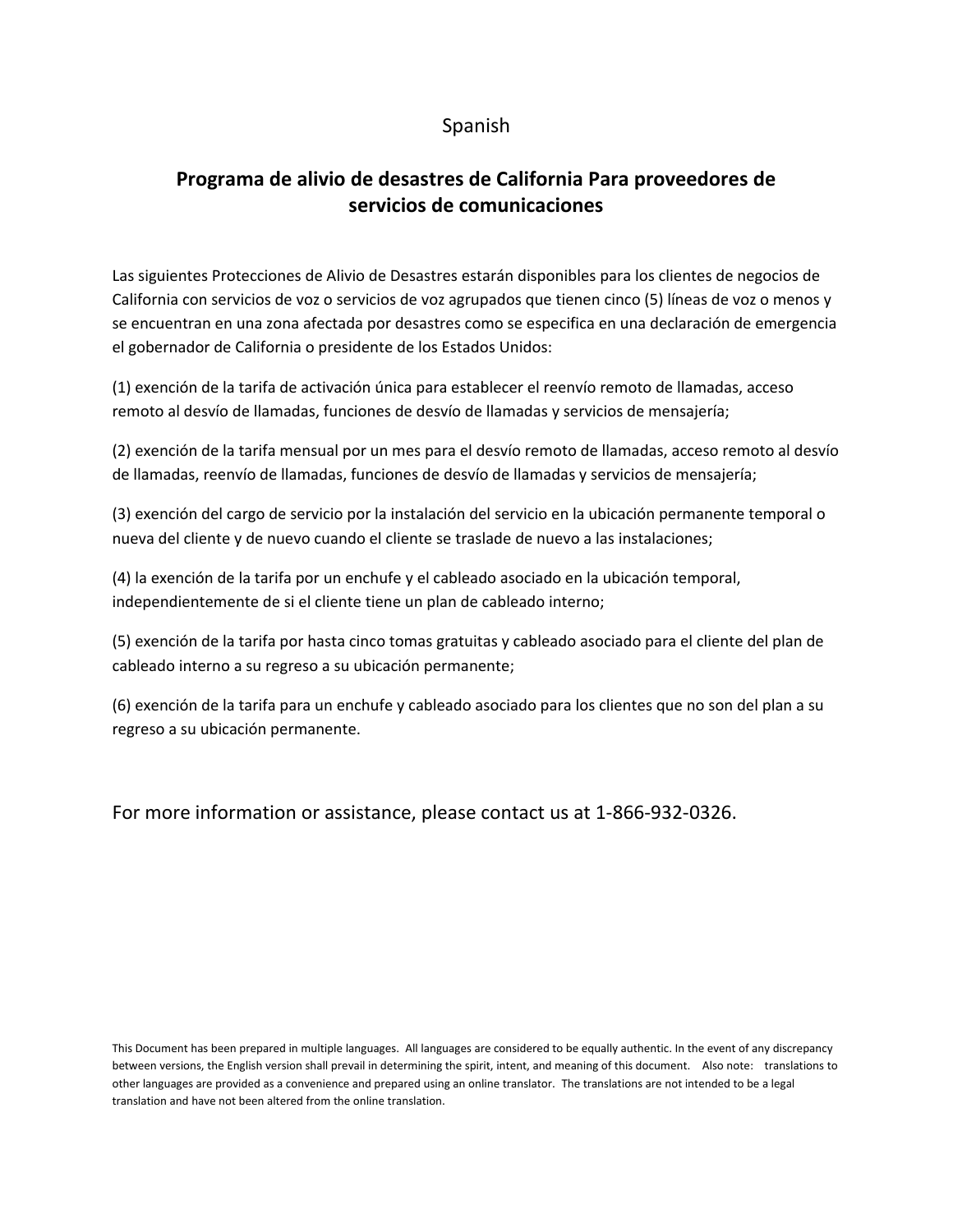#### Chinese PRC

#### 加州通信服务提供商救灾计划

以下救灾保护将提供给加州商业客户,提供语音服务或捆绑语音服务,这些语音线路或语音线路 在 5 个或更少, 并且位于紧急声明中指定的受灾地区。加州州长或美国总统:

(一)对建立远程呼叫转接、远程访问呼叫转接、呼叫转发功能和消息服务免收⼀次性激活费;

(2) 免收远程呼叫转接、远程访问呼叫转接、呼叫转接、呼叫转接功能和消息服务⼀个月的月 费率;

(3) 免除在客户临时或新的永久地点安装服务的服务费,并在客户搬回现场时再次免除服务 费;

(4) 免收临时位置的⼀个插孔和相关布线的费用,无论客户是否有内部布线方案;

(5) 内部布线计划客户返回其永久位置时,可免除最多 5 个免费插孔和相关布线的费用

(6) 非计划客户返回其永久位置时,免收⼀个插孔和相关接线费。

For more information or assistance, please contact us at 1-866-932-0326.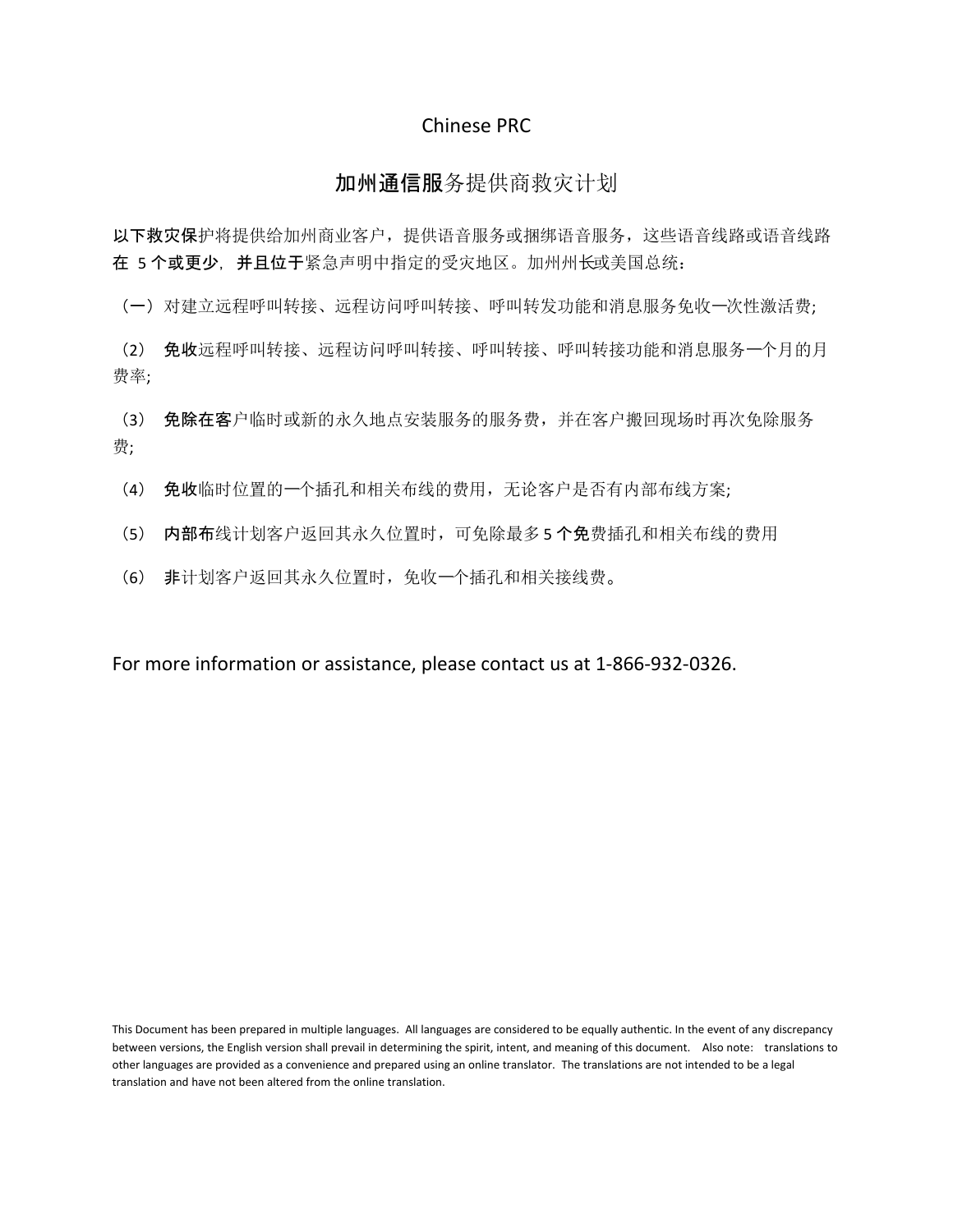#### Chinese (Taiwan)

#### 加州通信服務提供者救災計畫

以下救災保護將提供給加州商業客戶,提供語音服務或捆綁語音服務,這些語音線路或語音線路 在 5 個或更少, 並且位於緊急聲明中指定的受災地區。加州州長或美國總統:

(一)對建立遠端來電轉接、遠端存取來電轉接、呼叫轉發功能和消息服務免收一次性啟動費;

(2) 免收遠端來電轉接、遠端存取來電轉接、來電轉接、來電轉接功能和消息服務一個月的月 費率;

- (3) 免除在客戶臨時或新的永久地點安裝服務的服務費,並在客戶搬回現場時再次免除服務費;
- (4) 免收臨時位置的一個插孔和相關佈線的費用,無論客戶是否有內部佈線方案;
- (5) 內部佈線計畫客戶返回其永久位置時,可免除最多 5 個免費插孔和相關佈線的費用;
- (6) 非計畫客戶返回其永久位置時,免收一個插孔和相關接線費。

For more information or assistance, please contact us at 1-866-932-0326.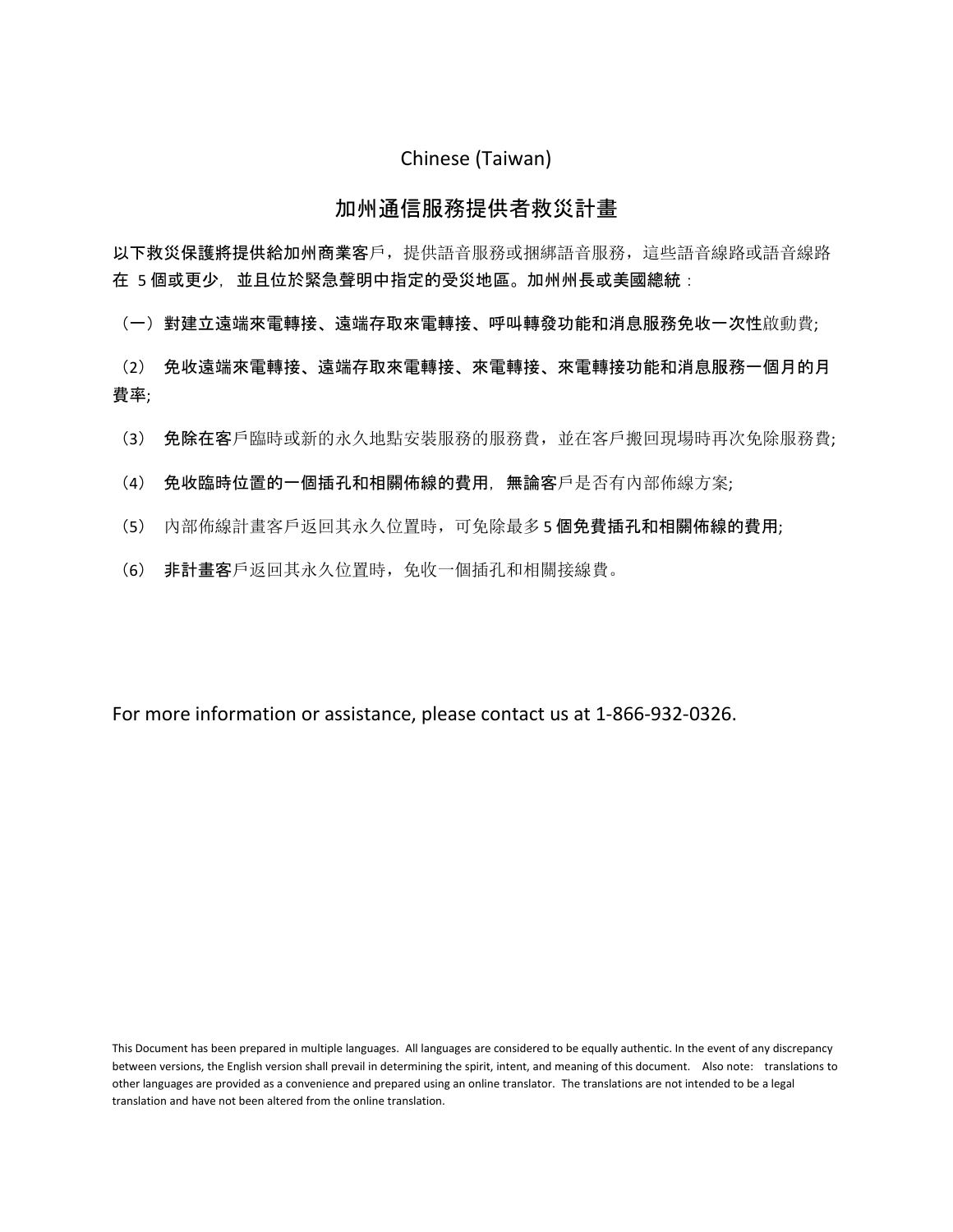#### Vietnamese

### Chương trình cứu trợ thiên tai California cho nhà cung cấp dịch vụ truyền thông

Các biện pháp bảo vệ cứu trợ thiên tai sau đây sẽ có sẵn cho khách hàng doanh nghiệp ở California với các dịch vụ thoại hoặc dịch vụ thoại đi kèm có năm (5) đường dây thoại hoặc ít hơn và được định vị trong khu vực bị ảnh hưởng bởi thảm họa như đã nêu trong tuyên bố khẩn cấp bởi thống đốc bang California hay chủ tịch của Hoa Kỳ:

(1) miễn phí kích hoạt một lần để thiết lập chuyển tiếp cuộc gọi từ xa, truy cập từ xa đến chuyển tiếp cuộc gọi, tính năng chuyển tiếp cuộc gọi và dịch vụ nhắn tin;

(2) miễn tỷ lệ hàng tháng cho một tháng để chuyển tiếp cuộc gọi từ xa, truy cập từ xa đến chuyển tiếp cuộc gọi, chuyển tiếp cuộc gọi, tính năng chuyển tiếp cuộc gọi và dịch vụ nhắn tin;

(3) miễn phí dịch vụ để lắp đặt dịch vụ tại vị trí tạm thời hoặc lâu dài mới của khách hàng và một lần nữa khi khách hàng di chuyển trở lại cơ sở;

(4) miễn lệ phí cho một Jack và đường dây liên quan tại vị trí tạm thời bất kể cho dù khách hàng có một kế hoạch dây bên trong;

(5) từ bỏ lệ phí cho tối đa năm giắc cắm miễn phí và hệ thống dây điện liên quan cho khách hàng bên trong kế hoạch dây điện khi trở về vị trí vĩnh viễn của họ;

(6) miễn lệ phí cho một Jack và hệ thống dây điện liên quan cho các khách hàng không kế hoạch khi trở về vị trí thường trực của họ

For more information or assistance, please contact us at 1-866-932-0326.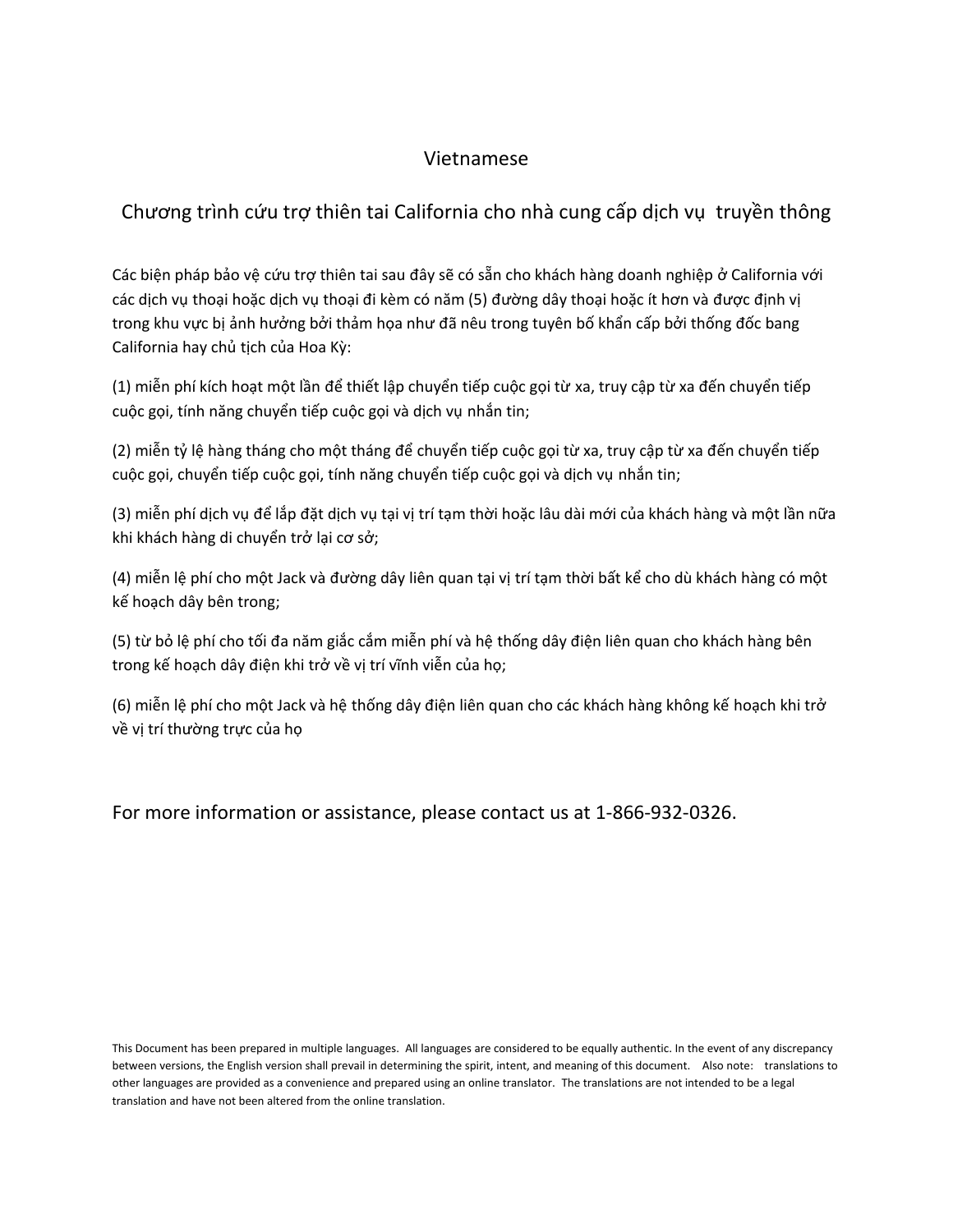#### Korean

#### 통신 서비스 제공업체를 위한 캘리포니아 재해 구호 프로그램

다음 재해 구호 보호는 5 개(5) 음성 회선 이하의 음성 서비스 또는 번들 음성 서비스를 제공하는 캘리포 니아 비즈니스 고객에게 제공되며, 긴급 신고서에 명시된 대로 재해 피해 지역에 위치하고 있습니다. 캘리 포니아 주지사 또는 미국 대통령:

(1) 원격 착신 이동, 착신 이동에 대한 원격 액세스, 착신 이동 기능 및 메시징 서비스 설정에 대한 일회 성 활성화 수수료 면제;

(2) 원격 착전, 착오 에 대한 원격 액세스, 착오 착오, 착오 전달 기능 및 메시징 서비스에 대한 한 달 요 금의 면제;

(3) 고객의 임시 또는 새로운 영구 위치에서 서비스 설치에 대한 서비스 요금의 포기 및 고객이 구내로 다시 이동할 때 다시;

(4) 고객이 내부 배선 계획을 가지고 있는지 여부에 관계없이 임시 위치에서 하나의 잭 및 관련 배선에 대한 수수료면제;

(5) 영구 위치로 돌아오는 경우 최대 5 개의 무료 잭 및 내부 배선 계획 고객에 대한 관련 배선에 대한 수수료 면제;

(6) 영구 위치로 돌아오는 경우 비플랜 고객에 대한 잭 1 개 및 관련 배선 에 대한 수수료를 면제합니다.

For more information or assistance, please contact us at 1-866-932-0326.